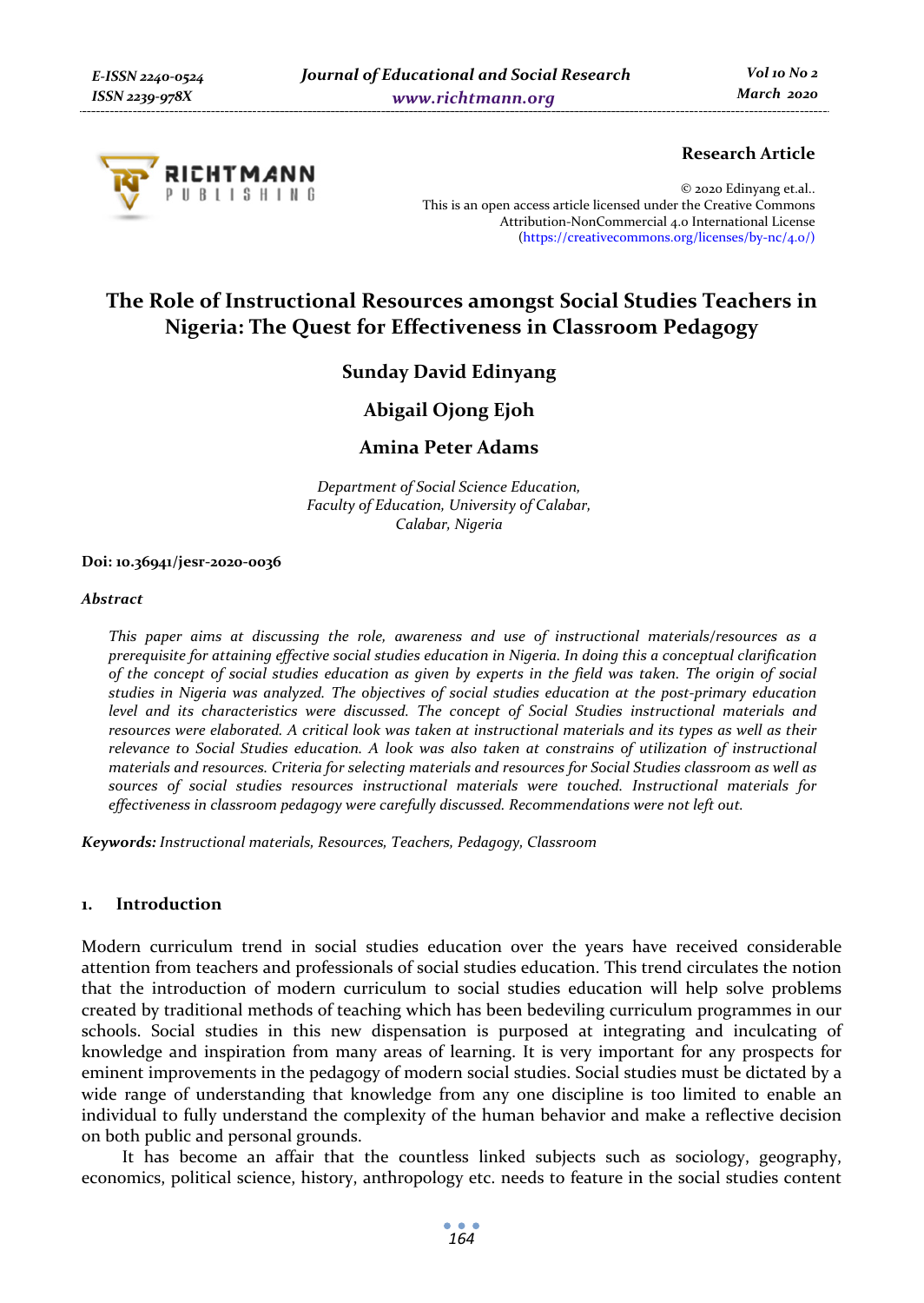and programmes, theories from these disciplines constitutes the curriculum basis of the subject area. These subjects essentially constitute the content or handling central issues or problems which social studies, as a subject, cannot afford to dispense with and survive as a subject worthy of pursuit. Some of these important issues, according to the Nigeria national policy on Education (1981), includes the followings "a shared responsibility for the common good of society", "a cultivation of a sense of compassion for the less fortunate", "a cherishing of a sense of respect and tolerance for others", "a development of social approaches and values like 'honesty', 'trustworthiness', 'co-operation', 'interdependence', 'open-mindedness', 'diligence', "integrity", , and 'obedience', 'an acquisition of outlooks and or approaches, that is acceptable to social, physical, cultural, and economic development' 'rationally', 'interaction amongst peoples', "loyalty and patriotism", "freedom and authority", "value-inquiry", "value-analysis" and "critical thinking",.

These concept which are gotten from a large varied disciplines, social sciences inclusive, do not only make-up the core of social studies education but they also represent important curricular artifacts necessary for an effective establishment of learning and behavioural objectives for students and learners in the subject area (Okam, 1989).

#### **2. Conceptual Clarification**

**Social studies**: Newness of social studies in Nigeria and generally in the Nigerian schools in particular, with various person, social studies educators, professionals and non-professionals has led to an overdose of the definitions of social studies, these various individuals have defined social studies from their personal perception, cultural backgrounds which have led to no consensus in its definition

Mezieobi (2011), cited in Edinyang (2018) viewed social studies as a important course of instruction which is intended to equip the student with the perception, values, attitude and the much needed skills to survive in an ever changing society, full of periodic changes in information know-how, values and awareness. Kissock (1981) defined social studies as a curriculum study which the society uses to inculcate in students the know-how, skills, attitudes plus action it sees as important concerning the relationship between human beings, their world and themselves. Dubey and Bath (1980), conceptualized social studies as "The process of education that deals with the study of individuals for the purpose of affording children and adults the occasion to practice and solve individual and social problems. Ololobou (1999) saw social studies as a structured, cohesive study of man and his environment, both physical and social, with emphasis on perception, practical skills and needed attitudes and response for the purpose of producing an effective citizenry. Wesley (1961), defines social studies as "The body of knowledge that deals with the study of man and his environment. Edinyang (2014) views social studies as the study of humanity, interactions of humans for peaceful coexistence, interdependence and interrelationships for effective living in the society.

### *2.1 Social studies instructional materials*

These are teaching and learning facilities which enable or enhance the activities of teaching and learning. These are very vital teaching component that enhances teaching. Without these instructional materials, teaching and learning would not be effective, it is as good as no teaching at all.

Instructional materials are the rocks or pillars of result oriented teaching and learning process. For Ezegbe, (1988), instructional materials are seen as "teaching aid" while Uchegbu (1997) sees instructional materials as those carriers or conveyors of teaching information. Nwanyanwu (1999) cited in Edinyang (2014) said instructional materials are irrelevant, when they do not excite retention in the learner and have no immediate relevance to the immediate or remote needs of the learner.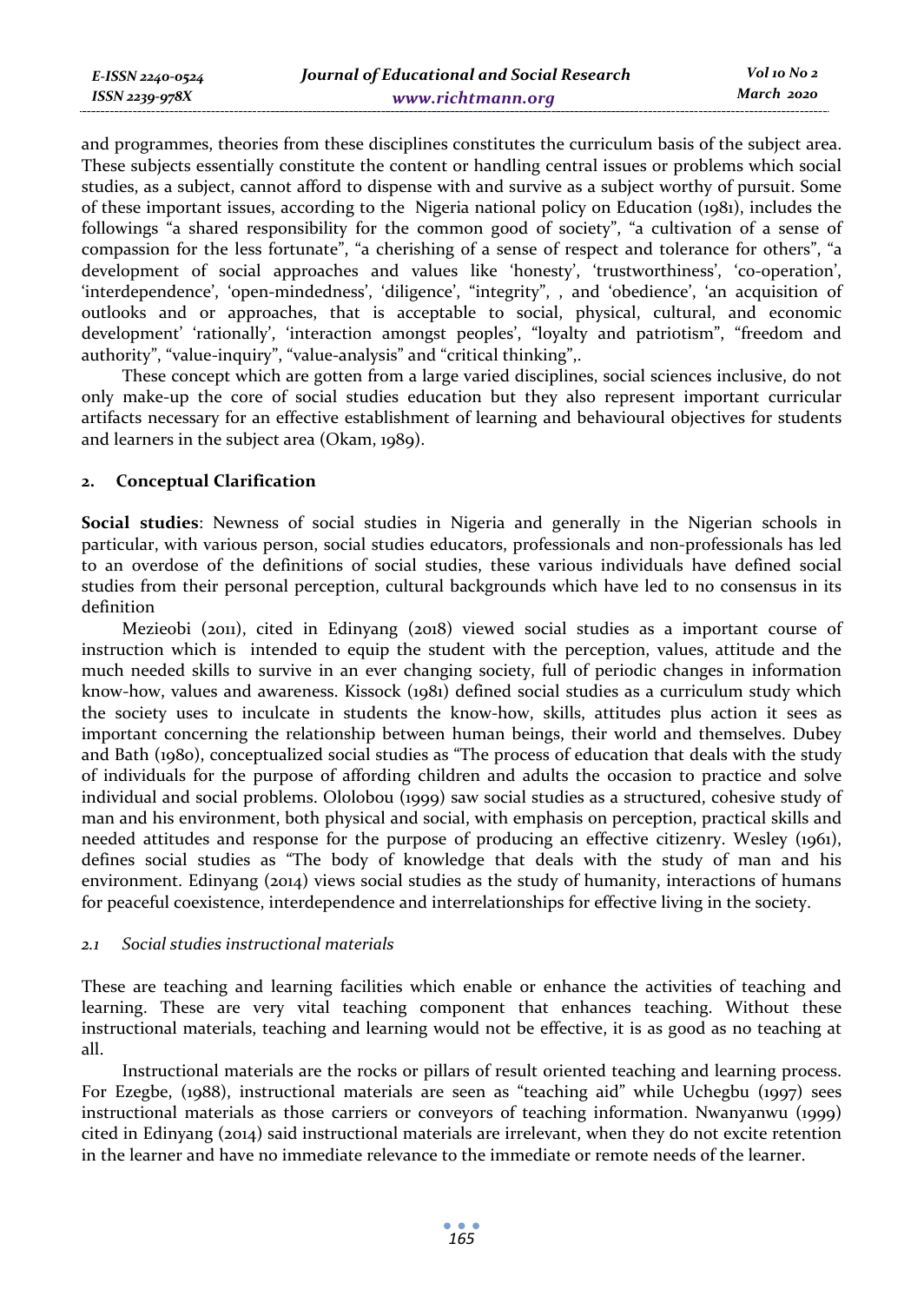#### *2.2 Instructional resources*

According to Wikipedia, any pool of material, animate or inanimate articles, human and non-human resources a teacher could use in teaching and learning situation to produce the anticipated learning goals. They include prints: textbooks, pamphlets, handout, study guides, manuals.

#### *2.3 Electronic interactive: Computers, graphing, calculators, tablets.*

### **3. The Origin of Social Studies**

The origin and the history of the discipline "social studies", is covered in obscurity. It is very difficult to understand its origin and history, due to the conflicting and divers accounts of writers on the subject matter. The divergent views on the origin and the beginning of social studies in the universe and Nigeria in particular which are unreliable and unrealistic views about social studies origin and history have created more confusion rather than give an accurate and throw more light on its origin. According to Joof (1991), social studies takes its root from the western sphere, perhaps Europe or Western Europe and North America.

Ezegbe (1987; 1988), Udoh (1989); Osakwe and Itedjere (1993) cited in Mezieobi (2008) hold a contrary opinion. To them, social studies originated from the United States of America. Osakwe and Itedjere (1993) cited in Mezieobi (2008) went further to point to the direction which the spread of social studies went. To them, from the United States of America, Social Studies found its way to Europe, especially Britain.

#### *3.1 The origin and history of social studies in Nigeria*

From the foregoing, one may possibly believe that social studies discipline was imported to Nigeria from Great Britain. Nigerian scholars, writers and professional are in disagreement as to what time social studies first became popular Nigeria or in Nigerian schools. According to Obilo (1981) and Ezegbe (1987) that the advent of social studies in Nigerian schools was in the early 1960's whereas Osakwe and Ifedjere holds the view that it was in 'mid 60'sObede (1987) put it at the late 60's. Adeyoyin (1982) cited in Mezieobi (2008) said social studies was birthed in Nigeria during the colonial era with the establishment of schools. According to her, social studies which the colonial masters introduced was couched in the then religious syllabus.

Mezieobi (1992) disagrees with the imported origin hypothesis of social studies and says that the attribution of the beginning of social studies to the colonial times is an error. To Mezieobi social studies has been right from its inception in Nigeria in the pre-colonial days or in Nigeria's indigenous time with its goals, content, methods and evaluation process, which met the needs and aspirations of the then Nigerian society and Nigerians. According Mezieobi (2008) what is new in the starting point of social studies in Nigeria is the concept social studies which was really borrowed and 'social studies' which became as a discrete topic in the Nigerian schools. Even today in Nigeria, the social studies content is Nigeria-specific as it focuses largely on the Nigerian environment and its lifestyle.

#### *3.2 Social studies objectives for primary schools*

Social studies at the primary school level is aimed at developing, empowering and equipping the learners or pupils to become effective and efficient individuals who will ensure that the Nigerian society norms and values are upheld in the face of adversity. According to Dubey *et al* (1980) cited in Ololobou, *et a*l (2000). The aims of social studies at the primary level are spelt out clearly as thus;

- (1) Creativity and self-confidence on the basis of understanding their own accomplishments, potentials and their individual value.
- (2) Power of resourcefulness and imagination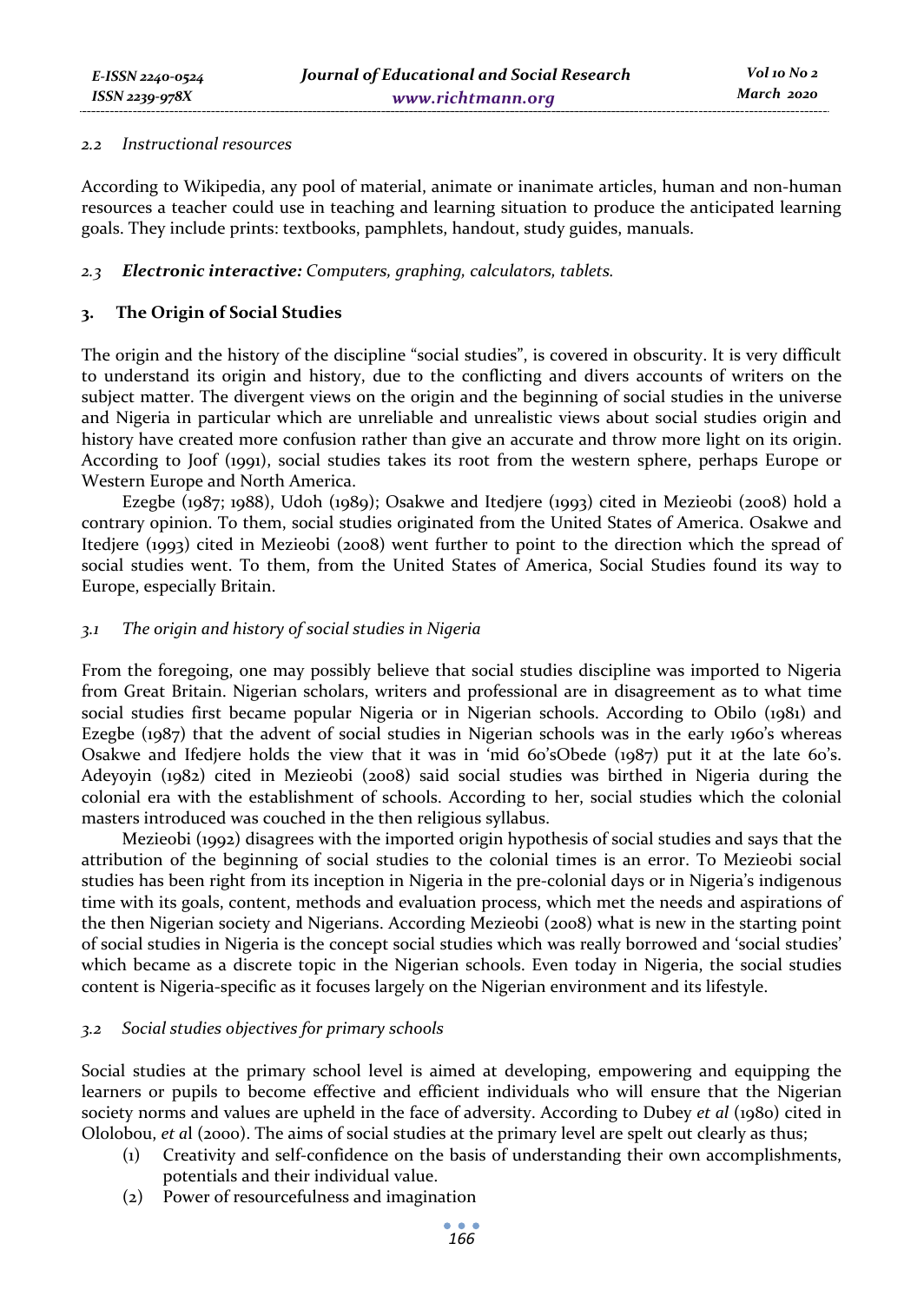- (3) Aspiration for the awareness and sustained learning
- (4) Appreciation of the self-worth of man and liberty
- (5) Compassion for the less fortunate
- (6) Sense of reverence for and tolerance of the view of others even in contradiction
- (7) Readiness to accept indispensable changes within a structure of law and order arising from the will of the society
- (8) Approaches favourable to social, cultural, physical, and economic development which will empower the pupils to partake in the activities of the community and after they leave school to become reformers and achievers of good in society.
- (9) Social approaches and values such as participation, cooperation, open-mindedness, honesty, interdependence, integrity, diligence, trustworthiness and obedience.
- (10) Essence of national patriotism and consciousness by way of interest and participation in our indigenous, national and world heritage
- (11) Social awareness and analytical judgment, as well as effective and constructive thinking.

#### *3.3 Social studies objectives for post-primary schools*

The objectives of social studies for post-primary school is geared towards ensuring that the students are in the know of the various problems confronting their nation or country or the world at large. It is also aimed at producing effective students who will appreciate the relationship that exist between people; hereby making them good ambassadors of their society in general. According to Durbey, *et al* (1980) cited in Ololobou, et al (2000) the objectives are as follows;

- (1) To enable students be awake to the problems of his country in particular and of the world in general, and to appreciate the interdependence between people
- (2) To create the understanding and consciousness of the growing social and physical environment, it's man-made, natural, spiritual and cultural resources, as well as with the rational practice of maintenance of these resources for development.
- (3) To cultivate in the student a positive approach to citizenship and the desire to make a positive individual input to the establishment of a united Nigeria.
- (4) To improve the ability to learn and to acquire skills vital to the development of a fitting professional life, that is pride in the job and sound decision making.
- (5) To cultivate in the student an acceptance of his cultural heritage and a desire to preserve it.

### *3.4 Goal of social studies*

Social studies goals have been seen to be divided in a variety of ways depending on the use in which the goal is being used, or employed. According to Mezieobi (2008) seven (7) goals of social studies are outlined and they are as follows;

- 1. Instructive or knowledge and information goals: This goal focuses on transmitting or imparting knowledge or information that are social studies related or relevant. The knowledge or information that is not dormant but knowledge that can be utilized to equip one with one's social realities.
- 2. Reflective thinking goal: The utility value of any knowledge or information is the ability of the receiver of that information to digest, it analyze it, and apply it in the solution of problems, or in the creation of new knowledge through serious thinking. The ability of any knowledge to be functional is a product of reflective thinking process.
- 3. Affective goals: These entail the ability to develop in the recipient of social studies information, knowledge of content, positive values, attitude and feelings.
- 4. Citizenship transmission goal: This involves inculcating in the children socio-civic competences and all good citizenship entails.
- 5. Pupil self-enhancement goal: The ultimate focus of this goal of social studies is to equip the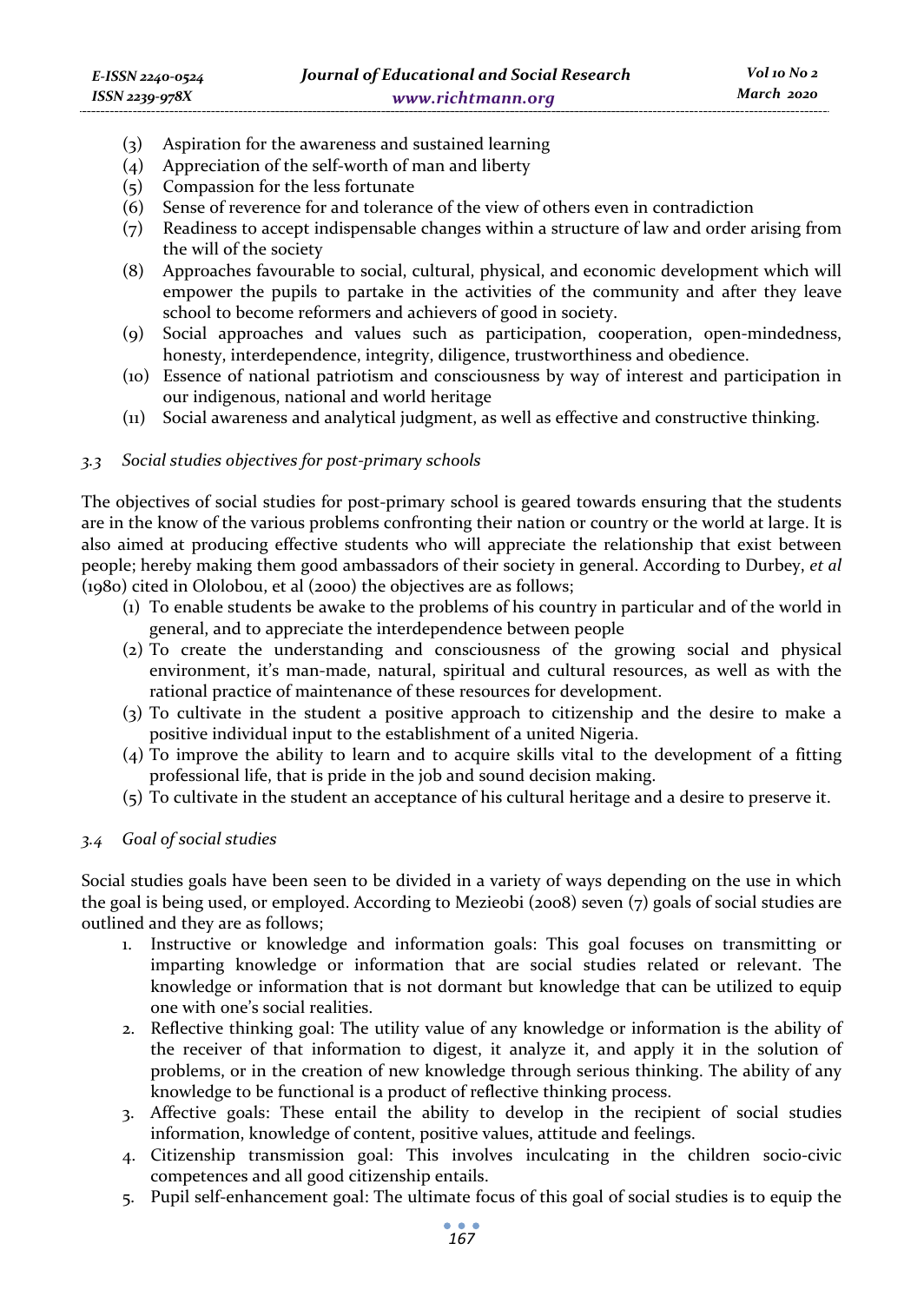children with the psychological know-how to enable them feel committed to their society, feel a sense of being worthy members of the society who are bound to contribute to societal development.

- 6. Socio-political activism goal: This goal intends to make the pupil-student clientele active socio-political participant in his environment and who would resort to constructive social criticism when need be.
- 7. Skill's goal: By exposing children to social studies, they would acquire social skill, study skills and work habits, group work skill and intellectual skills.

### *3.5 Characteristics of social studies*

The characteristics of social studies are very distinguishing in nature and unique in general. According to Mezieobi (2008) stipulated the followings as the characteristic of social studies to include thus;

- 1. Unlike the other field of study which see knowledge in their separateness or in a compartmentalized frame hence the discrete subject areas of the social sciences and the humanities, social studies sees knowledge and man's social world as an integral whole. In this way one gets to know how other people live in the real world exactly.
- 2. If social studies looks at man and his world or environments from a holistic perspective seeing the world as a whole, it then follows that knowledge, man's life and human behavior cannot be better understood in fragments.

Social studies, therefore adopts the integrated approach to knowledge by fusing or blending relevant content, concepts, methods and generalizations drawn from the other related disciplines or content areas of social studies in order to make the learner see the world as a whole, and in addition, "develop an integrated view of reality and free himself from the narrow confines of traditional social science discipline".

- 3. Social studies draws its content from or focus mainly on the social sciences, the humanities and from many other relevant sources including the experiences of the children.
- 4. Social studies in all parts of the world are largely society relative or society specific. In Nigeria, social studies is mainly Nigeria centric as it focuses mainly on the Nigeria environment but may refer to what is happening, in relation to social studies, in the globe – other parts of the universe for purposes of emphasis or relevant comparison.
- 5. Social studies is socially or society sensitive. This implies that the discipline is a dynamic field of learning in a rapidly changing jet or technological world, social studies must keep pace with global changes particularly those affecting Nigeria, and must of necessity reflect the changes, as they occur, in the school, social studies syllabus or curriculum.
- 6. One very important characteristic of social studies is its emphasis on "classroom without walls" in the community.
- 7. Good social studies programme is activity loaded and predominantly contains activities to be done. The activity-packed characteristics of social studies make the learner an active participant in the teaching-learning process.
- 8. The goal-objects of social studies, simply put, are to produce accountable and participative citizens with critical, reflective skills and approaches to enable their environments produce all that's needed for right and successful living. The essence is to make the society a worthy human habitation with minimum of problems.
- 9. It is not all the teaching methods and techniques that to the effective teaching of social studies. Those teaching techniques cum methods that most appropriately contribute to the accomplishment of the methods, inquiry/discovery, role playing, simulation games, discussion, questioning methods, problem-solving and individualized instruction.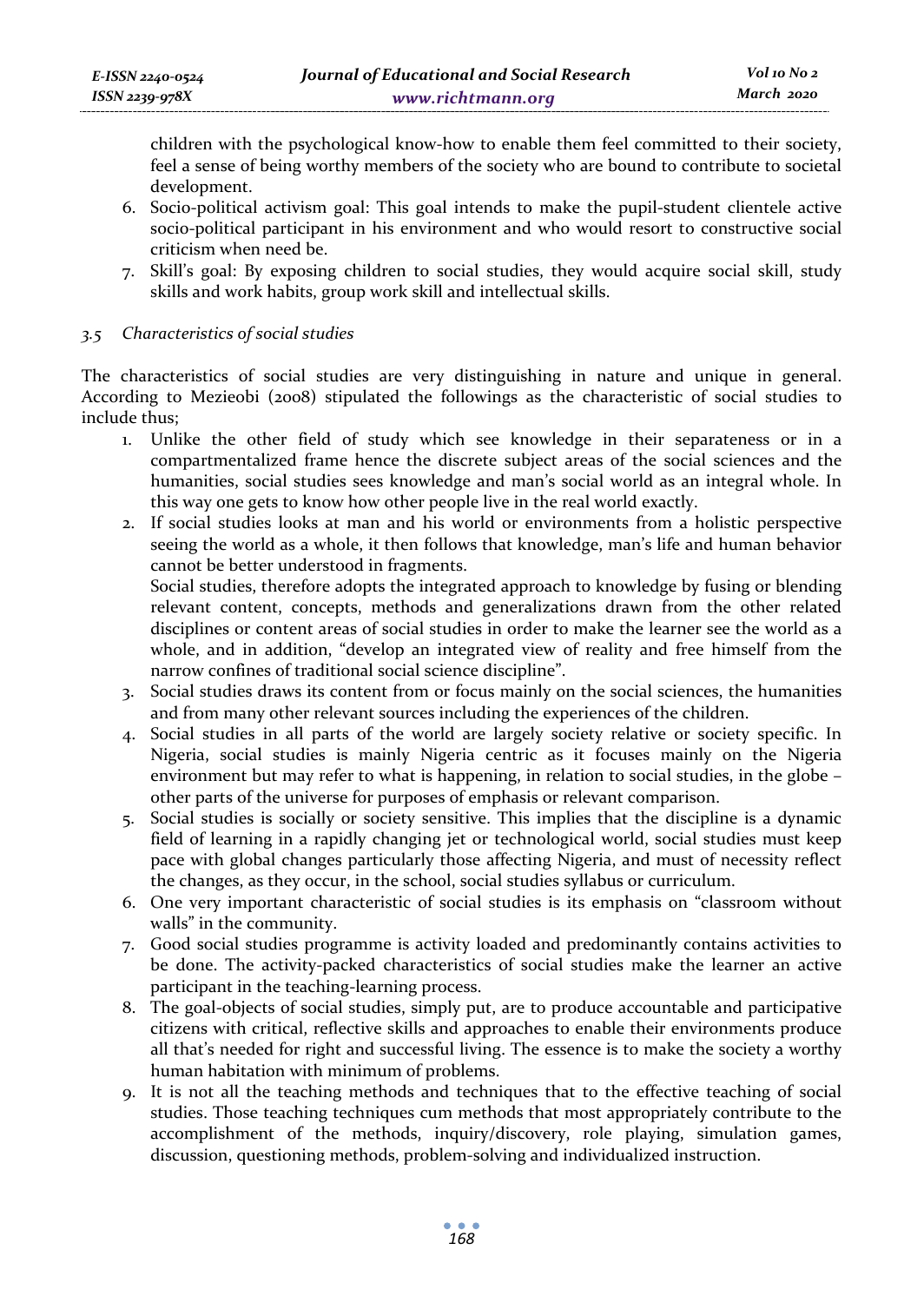#### **4. Social Studies Instructional Materials and Resources**

Any act of teaching which is done without instructional materials is said not to be correct or learning may also take place depending on what is being taught and the setting position in which it was taught. But when teaching is done effectively with the aid of an instructional material much learning is said to have taken place and the content retention is efficiently enhanced. A wide variety of people in the circle of social studies teachers exist in social studies classrooms. Most of these teachers are trained conventionally in the subject, such as Geography, Economics, History, Religion and Government etc. in the process of their professional training and development they were exposed to a variety of wide range of instructional materials and its usage which are not possibly known to the untrained social studies teachers in classrooms.

Contrary to this background, the trained professionals of social studies who are exposed and oriented in the demands of social studies instructional materials, its usage and development find it very expedient, to emphasize the types of instructional materials employed in teaching and learning of social studies.

#### *4.1 The use of instructional materials*

When teaching and learning the subject social studies, it is of importance that these instructional materials are used. The reasons for the use of instructional materials are thus;

- 1. It simplifies content, abstract and concept.
- 2. It brings what is been taught to the learners learning level.
- 3. It makes teaching and learning real.
- 4. It arouses the curiosity and interest of the learning in a bid to making teaching and learning effective in the classroom.
- 5. It makes teaching much easier and interesting to both teacher and learner.
- 6. It enables and enhances the retention capability of the learner, thereby making the learner to remember all that he/she has been taught in the classroom. According to Mezieobi (2008). He outlined why the use of instructional materials? The why or reasons are as follows;
	- a. Some instructional materials enable students to acquire experiences, knowledge that they would otherwise not have appreciated and understood by hearing only from the teacher.
	- b. The usage of the instructional materials that are available in the immediate environment of learners makes him appreciate the volume of nature's assistance to his learning effectiveness.
	- c. Instructional materials save the teacher a lot of time which may be employed in other facets of meaningful teaching and activities.
	- d. Some instructional materials make teaching reach a wide number of learner than sheer teaches presentation would have done given the astronomical rise in enrolment trends in our schools and student population explosion in the classrooms. In this way, the stress with teaching a large crowd of students would have entailed, is drastically minimized.
	- e. The usage of varied of instructional materials pleasantly accommodates differing learning behaviors of learners or their individual learning differences or pattern and background.

#### *4.2 Types of instructional materials in social studies*

For a result oriented teaching and learning of social studies in classroom pedagogy it is expedient to use a variety of instructional materials that will aid teaching and learning process. Jarolimela (1971) and Ikwumwlu (1988) cited in Mezieobi (1992) categorized instructional materials and resources.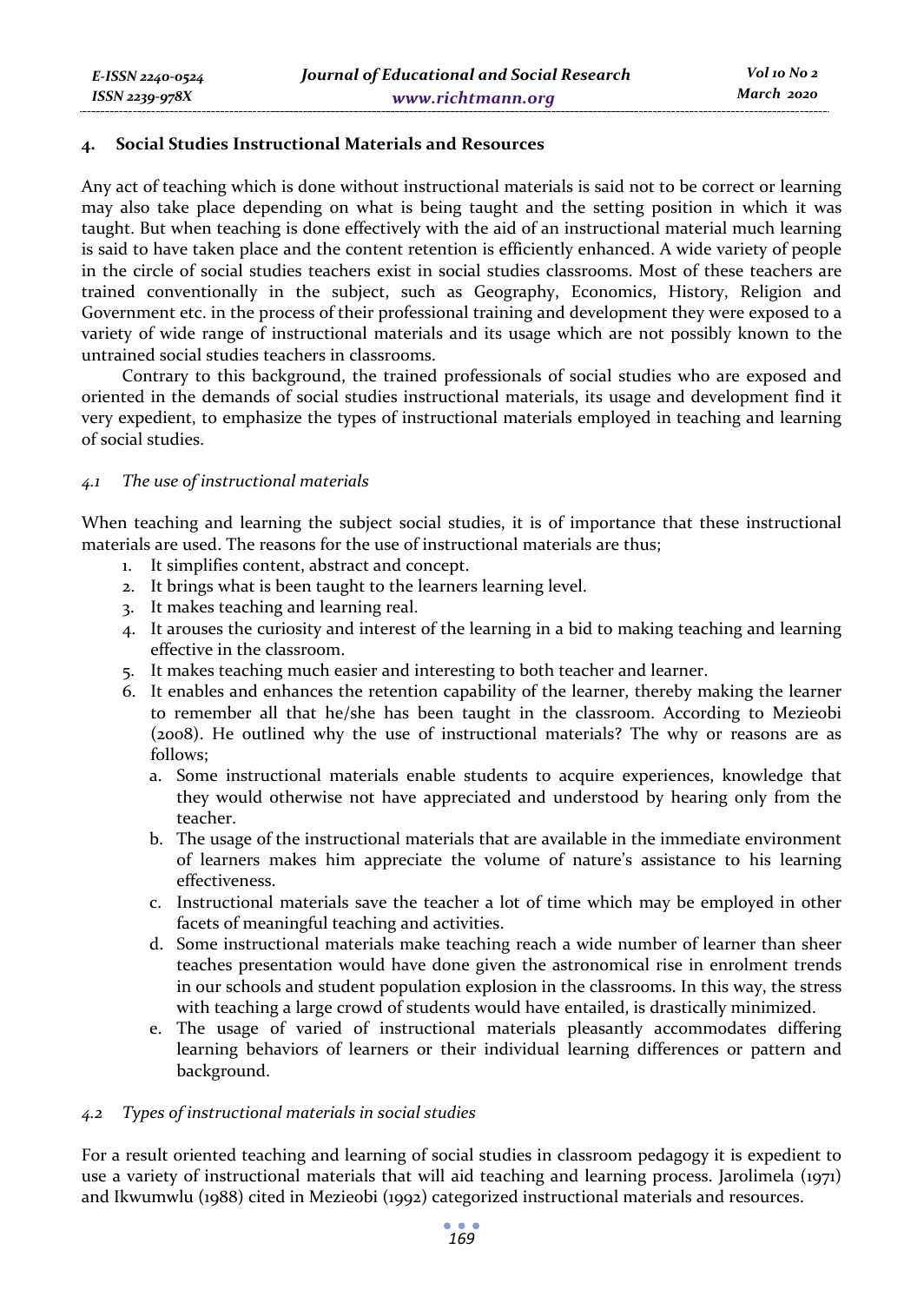- 1. Visual material
- 2. Audio-visual materials which comprises of electronically operated and non-electronically operated materials. According to Nacino-Brown et al (1982 pps 167-168) cited in Mezieobi (2008) classified instructional materials and resources into four broad categories namely;
	- Visual materials which they subdivided into seven (7) thus: flannel or felt-boards, thirddimensional materials, chalkboard, printed materials, bulletin boards, still picture (nonprojected and projected) and charts.
	- Audio materials: Transistor (radio), tape recorders and record players.
	- Audio materials: Television and motion images.
	- Community resources.

Alaezi (1990) cited in Mezieobi (2008) classified instructional materials and resources into;

- 1. Textbooks
- 2. Blackboard and flannel board
- 3. Library
- 4. Audio-visual materials made up of five parts, namely;
	- Two-dimensional materials: Pictures, diagrams, wall charts, time charts, maps/atlases.
	- Three-dimensional materials: Models, diagrams, templates, specimens.
	- Projected materials: Film Strips, slides, micro-projection, opaque projector and overhead projector.
	- Audio-materials: Radio, computer tape recorder/tape recorded materials.
	- Audio-visual materials: Television and radio-cassette television.

#### *4.3 Instructional materials and resources relevant to social studies*

Despite the various instructional materials and resources which are useable and useful in the teaching-learning processes and activities in general, there are certain material and resources which are most reliable and appropriate for efficacy of social studies instruction in Nigeria and Nigerian schools at all levels of education. Nigeria given the social importance and relevance nature of social studies and with the low-level of our technological growth, development and advancement of the Nigerian society and nation, it could be deduced that the growing emphasis on community-based education and the hard economic circumstances which has caused inadequate supply of instructional materials to institutions.

The syllabus which are suitable and appropriate to social studies teaching and learning in the Nigerian situation are large. According to Mezieobi (2008) outline the most relevant materials which are;

- 1. Graphic and chalkboard or two dimensional resources they include, graphs, diagrams, pictures, cartoons, posters, comics, bill boards, charts maps/atlases.
- 2. Reading materials
- 3. Audio-materials
- 4. Audio-visual materials
- 5. Community resources
- **1. Chalkboard:** The chalkboard which is one of the oldest and most used of all visual materials is no longer very readily available as a result of high cost of materials for its construction, and constant resurfacing of the black surface. The result is that the poor condition of the chalkboard, coupled with the poor quality chalk used in the educational institutions results in inadequate utilization of the chalkboard for teaching interactive activities in social studies.
- **2. Reading materials:** The conventional values associated with reading materials such as text books in teaching and learning have increasingly led to the delusion of people into the thinking that text books and other reading materials are indispensable in teaching and learning. According to Ikwumelu (1988) cited in Mezieobi (2008).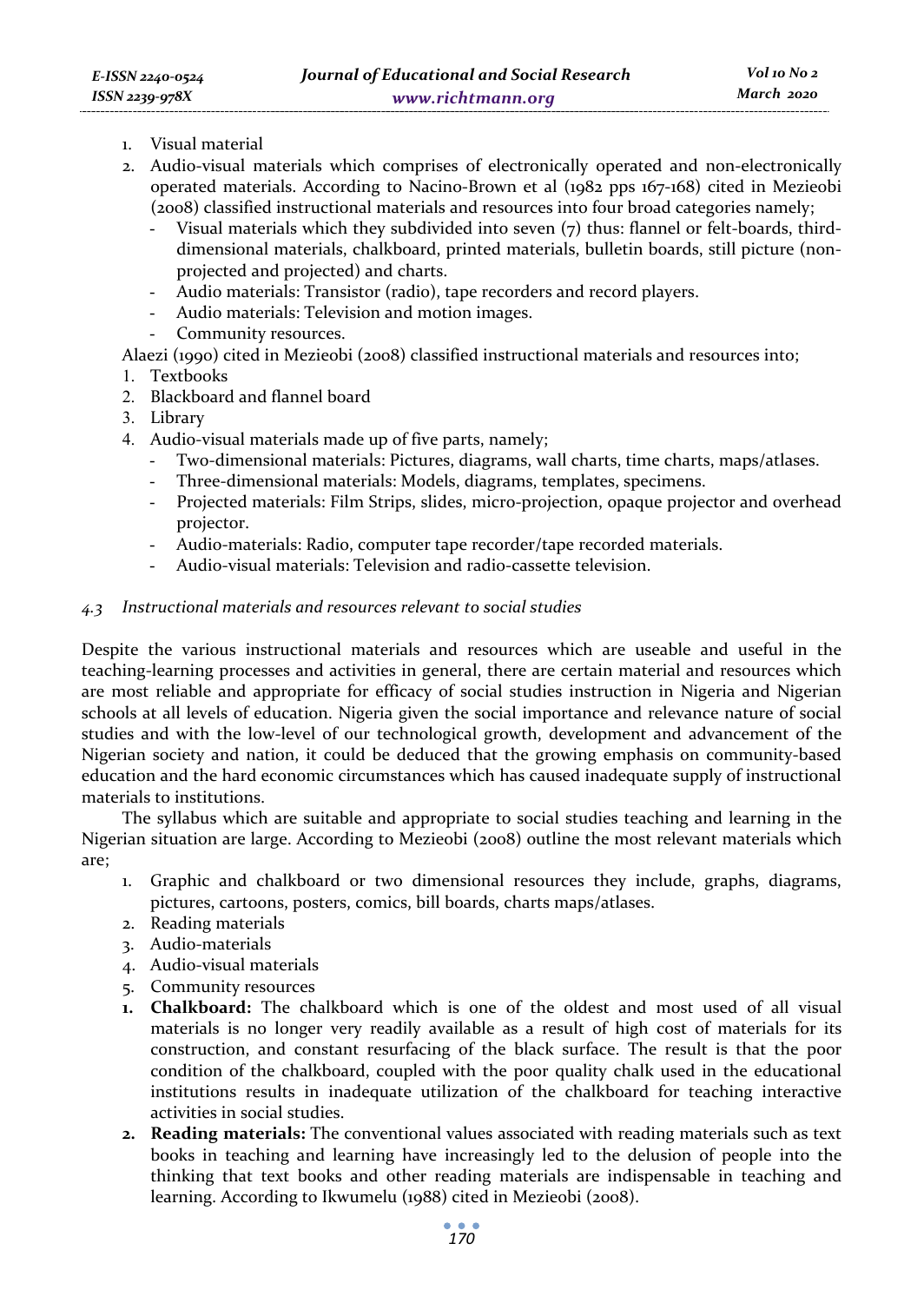- **3. Audio-materials**: In general terms, radio broadcasting when properly utilized is an invaluable instructional material in social studies education, given the background materials to effective teaching and learning which they provide and the current information on social issues and problems which they disseminate, all of which enrich the social studies curriculum.
- **4. Audio-visual materials:** Like radios, television is a very important instructional resource in social studies teaching and learning because of the values embodied in television programmes, and the extent to which these values have impact on the people.
- **5. Community resources:** Since a very important characteristic of social studies is its social relevance. It's capacity to be consistent with the social realities, aspirations, philosophy, needs and wants of a given social milieu. Community resources, both human and nonhuman, which are currently neglected in social studies teaching and learning, seem to be the most important instructional resources in any effective teaching and learning activity in social studies education. According to Mezieobi (2008), community resources can be grouped in two broad categories. Human resources or resources persons and non-human resources.
	- **i.** Human resources include the following: community (traditional) leaders, farmers, hunters, fishermen, gardeners, mechanics, vehicle drivers and bus conductors, traders, carpenters, craftsmen, artists, blacksmiths, butchers, policeman, warders, legislators, musicians, priests, engineers, architects, modern or contemporary teachers functioning as guides in the teaching-learning process, librarians and postmen.
	- **ii.** Non-human resources include:
		- a) Health institutions e.g. maternities, clinic, hospitals.
		- b) Educational institutions e.g. schools, universities, colleges of educations and libraries.
		- c) Economic institutions e.g. markets, banks, industries, factories, farms, companies, bakeries, mechanical workshops.
		- d) Legal institutions e.g. courts, police stations.
		- e) Communication, post offices or postal agencies.
		- f) Political institutions e.g. the state assemblies, legislatures, local government authorities, traditional rulers, palace.
		- g) Recreational spots, such as; village halls, civic centres, swimming pools, theatres.
		- h) Historical places e.g. museums, ancient architectural designs and old buildings.
		- i) Transportation stations e.g., motor parks, airports, bust-stops, railway stations and docks.
		- j) Physical features e.g., lakes, streams, valleys, islands, hills.
		- k) Religious places, e.g. churches and mosques.

The list of resources places should be drawn from all walks of life. While, non-human resources should cover a wide range of social, economic, political, physical and environments.

### *4.4 Importance of community resources in social studies teaching and learning effectiveness in the classroom*

Community resources enhances the effectiveness of teaching and learning in schools, as it will make the students to be aware of happening in their immediate, it will ease fatigue that is associated with classroom as students loves sightseeing. According to Mezieobi (1991) outlined eight reasons for the use of community resources in teaching and learning in classroom process.

- (1) To expose the students to the realities of their environment or community and make them have direct experience which will help concretize the content that have been taught.
- (2) To eliminate the boredom of constant setting, thereby facilitating learning.
- (3) The community resources enables the community and the school to be linked in a closer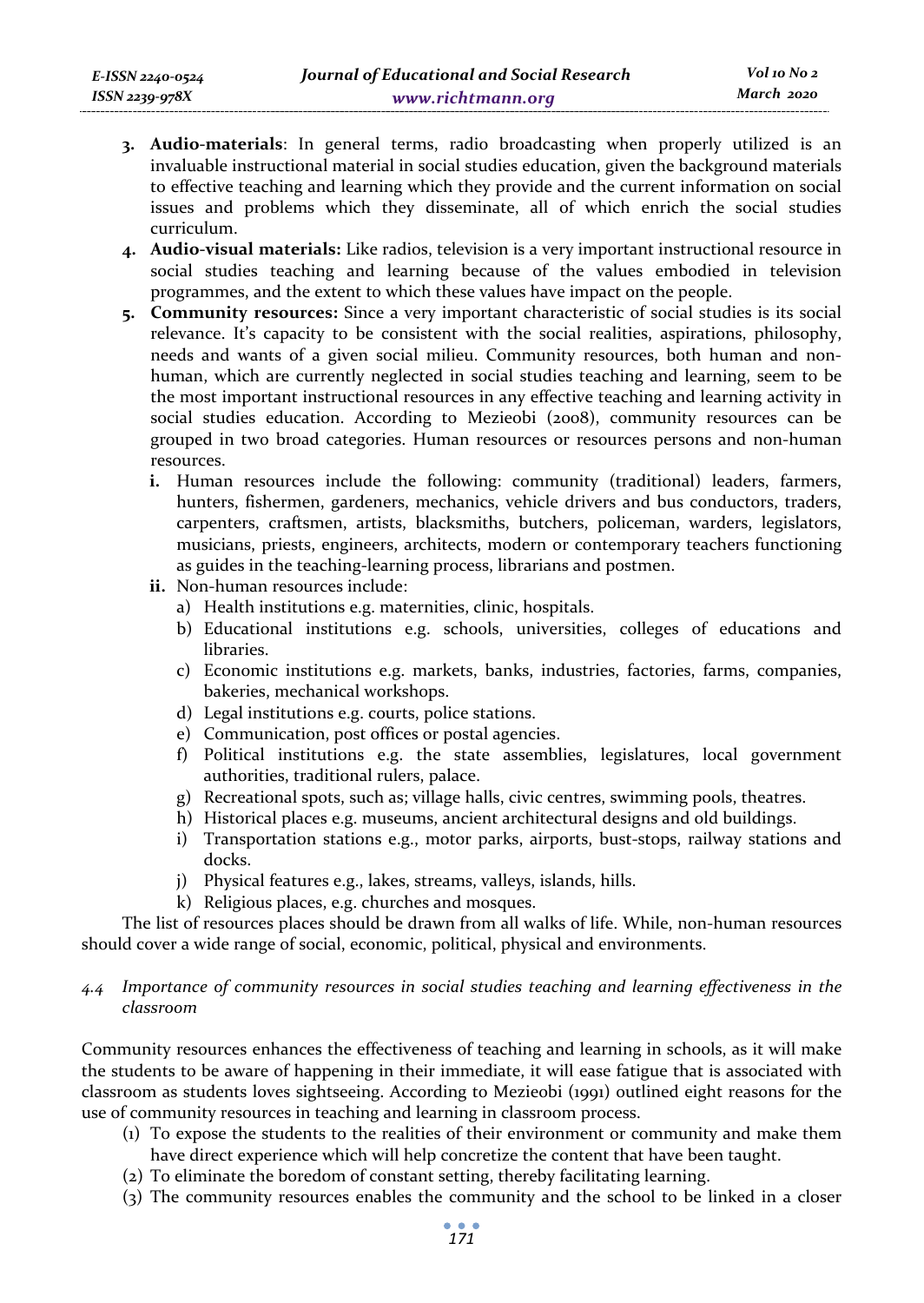relationship; the students are made to appreciate the fact that the community plays vital roles in their education and ultimately in their life.

- (4) Community resources help to underscore the lazy social studies teachers, blame on the unavailability or lack of instructional materials as being instrumental to his students' poor performance in examination.
- (5) Community resources save a great deal of time which the teacher utilizes in explaining abstract concepts and things.

#### *4.5 Obstacles in the utilization of community resources*

These are hindrances that could interfere in the effectiveness of teaching and learning in Nigerian schools, according to Edinyang (2018);

- (1) The invitation of resource persons may take time to be realized.
- (2) The organization of visitation is not frequent because of cost implications.
- (3) Government interest in financing research in science and technology at the expense of social studies is a major hindrance.
- (4) With the recruitment of non-professionally trained social studies teachers in junior secondary schools in a large number, the objectives of community resources utilization may be misguided.
- (5) Students when not properly guided will abuse the objectives of the use of community resources as pleasure seeking venture.

### *4.6 The factors that hinders the utilization of instructional materials and resources in social studies teaching-learning process*

In the teaching and learning process of social studies discipline or as a subject matter for effectiveness in classroom pedagogy, it is important to know that despite the usefulness of the instructional materials and resources certain factors still hinders its applicability. According to Mezieobi (2008), outline the following factors as hindrances to the utilization of instructional materials they include;

- 1. The teacher's lack of enthusiasm or commitment to effective social studies teaching.
- 2. Lack of a teacher's familiarity with a given instructional material or resources.
- 3. Lack of knowledge of the operational techniques.
- 4. A teacher's laziness in either utilizing appropriate materials and resources or improvising instructional materials from local materials.
- 5. Lack of, or inadequate funds to procure or produce instructional materials and the lethargy on the part of schools to generate supplemental sources of income for this and other purposes.
- 6. Previous embarrassment due to wrong use of materials and resources.
- 7. Lack of maintenance culture.
- 8. Materials or resources not being within the easy reach of the social studies teacher.
- 9. Lack of co-operation on the part of resources persons in the community.
- 10. Unavailability of transport facilities to undertake educational trips or to arrange for the invitation of resources persons.

#### *4.7 The role of the social studies teacher for organization and inviting resource person*

For the effectiveness of teaching and learning social studies as a discipline in classroom pedagogy the social studies teacher needs to organize and invite a resource person that will aid in boosting the teaching of social studies, which enable the learners learn adequately. According to Mezieobi (2008) he listed the procedure to organize and invite a resource person to a social studies classroom.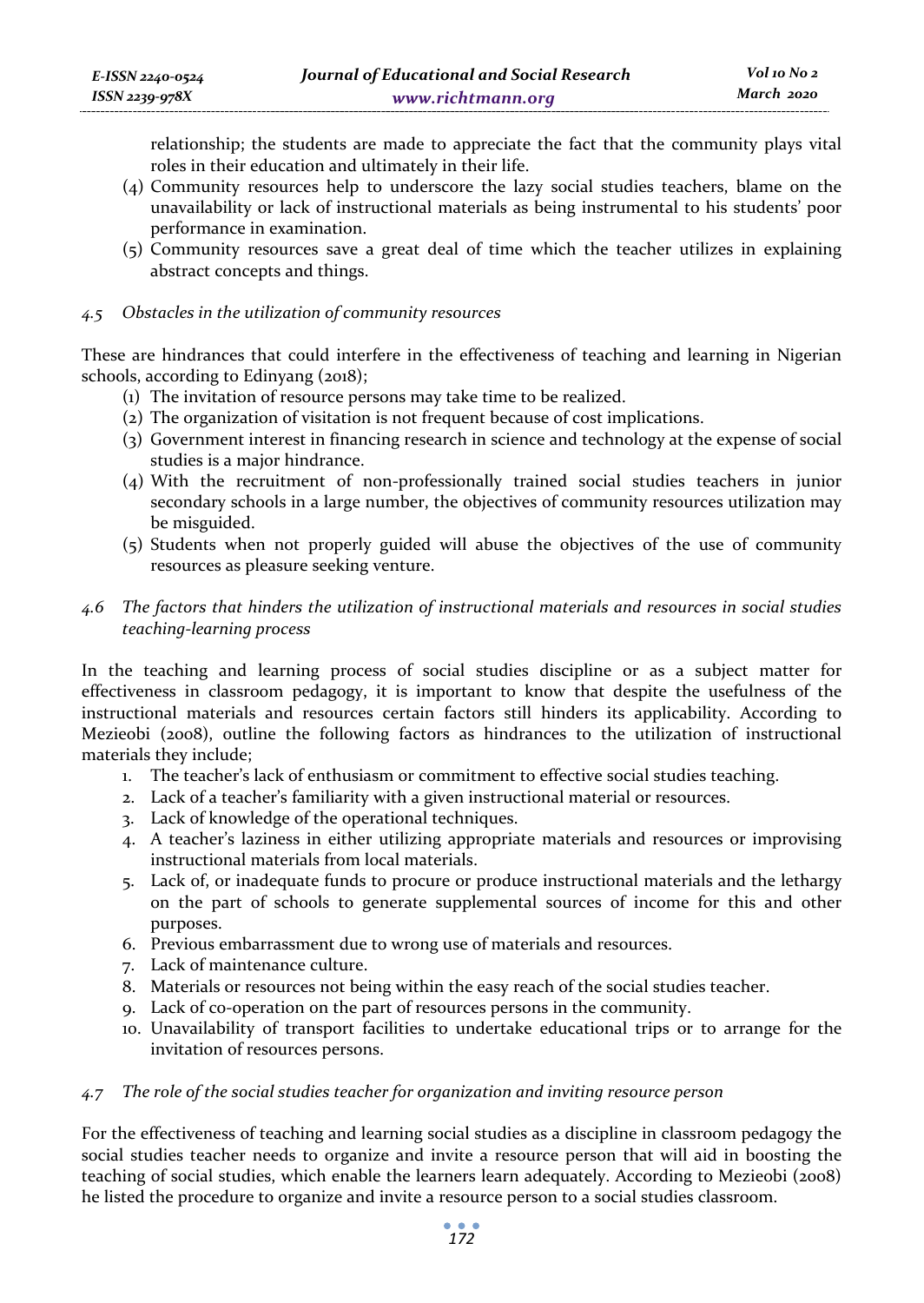- 1. The social studies teacher must respect constituted authority and for the approval of the proposal, acquaint the principal or vice-principal of the school, whoever is directly in-charge of academic matters. This information communicated to the school authority, helps them prepare in advance to receive the expected educational visitor.
- 2. Before contemplating to invite a source person to the school, the social studies teacher must have compiled a list of resource personnel within and around the school community from where he would, from time to time, invite educational visitors to the school.
- 3. The teacher must ensure that the resource person being invited has some expertise and skills in his vocation as to make his talk meaningful.
- 4. The social studies teacher reaches the would-be resource person to request him to give a talk on a particular learnable activity.
- 5. The teacher also informs the proposed resource person of the specific duration of the talk or how long the talk is to last, the age range of the students and their level of understanding. The resource person should also be informed to expect questions from learners.
- 6. The teacher should prepare the class for the talk through informing them of the expected educational visitor and what his subject of discussion would be.
- 7. At the close of the talk, the teacher should write a formal thank you letter to the resource person on behalf of the principal and the school in appreciation of his magnanimity.
- 8. Follow-up activities and discussions should take place. This includes evaluating the lesson or learning experience.

### *4.8 Criteria for selecting instructional materials and resources for social studies classrooms*

The use of instructional materials and resources in the social studies classrooms is not new, it is not chance thing or done haphazardly, but the usage of instructional materials and resources is of great importance to social studies teaching and interactive process which is planned adequately and guided in order to achieve its objectives. According to Mezieobi (2002) slated some of the following criteria for selecting social studies instructional materials, they include:

- (1) Appropriateness of instructional materials to the attainment of specified instructional objectives
- (2) Are the instructional materials relevant to the better understanding of the content/learning of experiences being taught?
- (3) How do they (the instructional materials) help in the effective utilization of social studies teaching methods?
- (4) Availability of the instructional material in terms of easy reach
- (5) Are the instructional materials relatively inexpensive in terms of low cost or affordability?
- (6) Do the selected instructional materials offer variety in instructional materials usage?
- (7) Is the instructional materials bias or indoctrination free?

### *4.9 Sources of social studies instructional materials*

There are various varieties of sources of social studies instructional material that the teachers are exposed to ensure that the teaching and learning of social studies in the classroom is greatly achieved. According to Mezieobi (2002) said that there are a wide variety of sources from which a plan-oriented, committed and determined social studies teacher draws the appropriate instructional materials for his/her teaching. These are:

- (1) Market sources: Here commercially produced instructional materials such as textbooks, hardware and software may be bought from open markets in educational circumstances where their usefulness in adequate funding of the education industry.
- (2) Educational resource centres/places/libraries: A number of educational resources centres are available in some tertiary institutions and in most states of the federal republic of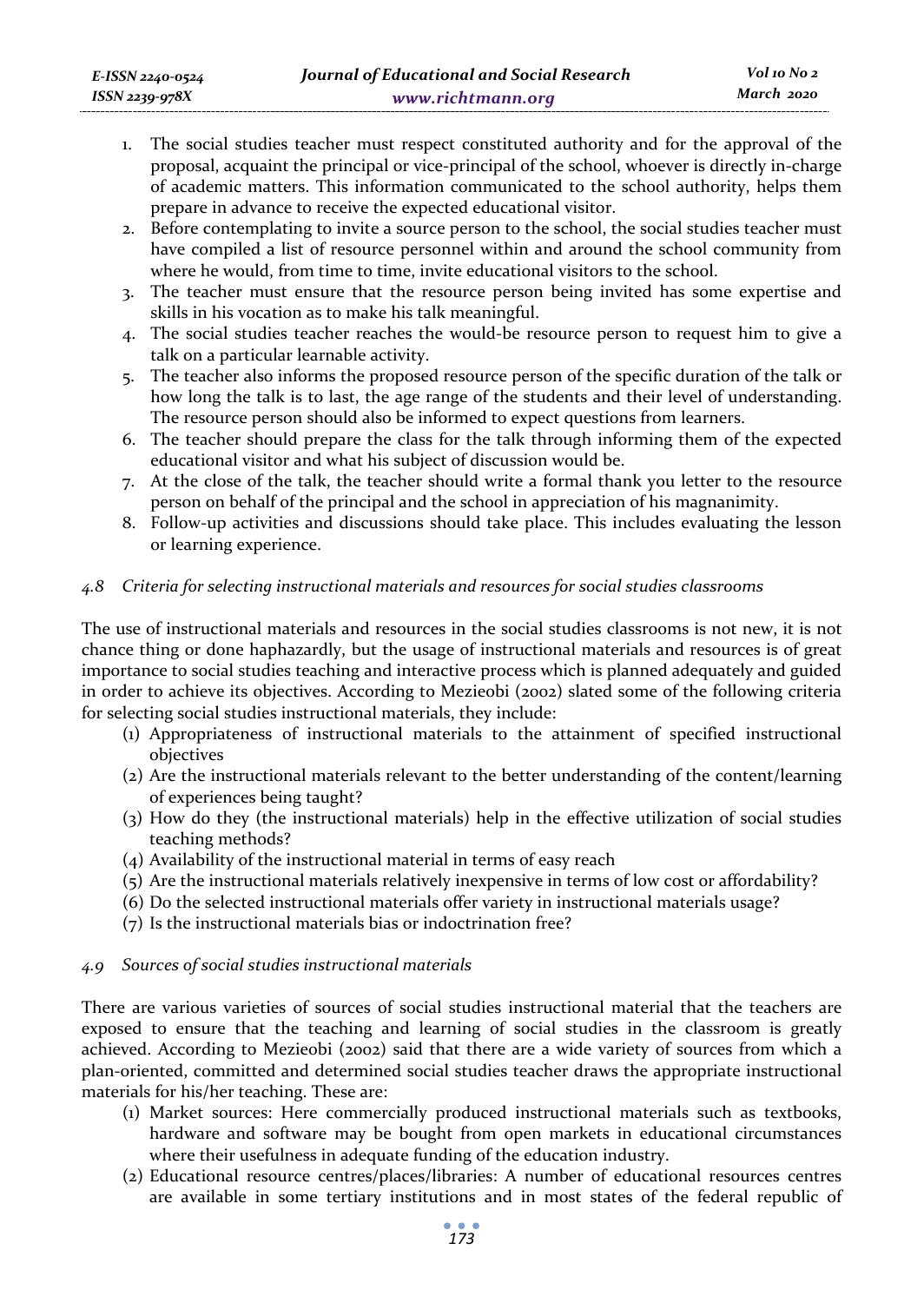Nigeria.

- (3) Community/society: Instructional materials are plenty in communities that house our schools. Social studies teachers who are committed to sensitizing the social studies students to real life in their social world take the students to the resources places in the communities and/or invite resource persons in the community to the school.
- (4) Improvisation: In the absence of commercially produced ready-made instructional materials, creative social studies teachers and students can improvise a good number of instructional materials given adequate motivation and congenial school climate.
- (5) School's social studies laboratory: Relevant instructional materials that have been acquired from the market or produced or developed or improvised by skillful social studies teachers and students are housed in school's social studies laboratory from where they could be taken and made use of in the classroom setting, should the need arise for the use of any or some of them.

### *4.10 Instructional materials for effectiveness in-classroom pedagogy*

From the forgoing, it is thus expected that these concepts and conceptual frameworks are to function as different focal points as it is not only the language that is needed but most subject matter or content of social studies are expressed in the respect of which the young learners are helped and guided to develop the immediate fundamental knowledge and positive attitudes which they would use to develop and buttress their own rational behavior, as effective and efficient citizens sooner or later within the nearest future, with the Nigeria political and economic framework. Any prospects of the improvement, development in the classroom image of social studies curriculum demands that the professional and trained social studies teacher of the subject must subscribe and conform himself/herself to the instructional demands and curricular activities to the subject area. Thus, the trained and professional teacher must, of necessity, put up with view of the language of his subject area, underscores skillfulness in consonance with the expanded meanings and understanding of the interrelationships and interconnections from the aforementioned theories.

Following the consideration of its multi-disciplinary and interdisciplinary emphases, classroom work in the social studies must move towards a new fusion in conveying the components parts of the curriculum into some articulate outline so that several kinds of disciplined inquiry and thought which stands upon the practical activity of education can be emphasized in order that new kinds of understanding be generated, Okam, (1989). The innovation/improvement arising from the arrangement and movement has to de-emphasize structures of the individual subject disciplines, to a larger degree. In the favour of more pressing issues, constraints and problems of life itself. According to Bruner, (1971) cited in Okam (2002) envisaged curriculum has to be vitally concerned with the growing experience of young learners and students with the enrichment of their instinctive hold on the conditions of life.

A very important instructional demand of the curricular process of social studies which is reflected in the foregoing considerations which is mandated to exert much needed positive impact for the future development and advancement of the subject area that has to do with a more functional use, on the part of the teachers who communicate materials and resources, equipment, the refinements of tools and facilities, the methods and strategies for the realization of a improved results in the particular subject area. According to Joof and Okam (1991) cited in Okam (2002), thus the social studies teachers are willy-nilly bound to display a mastery of a variety of skills and knacks for using and manipulating instructional media and resources for the purpose of achieving and satisfying important needs and objectives with particular reference to their students in terms of the following namely:

(1) An awareness and knowledge regarding employment of a variety of signs and symbols for construction and construing visual impressions of real life situations and for building vocabulary.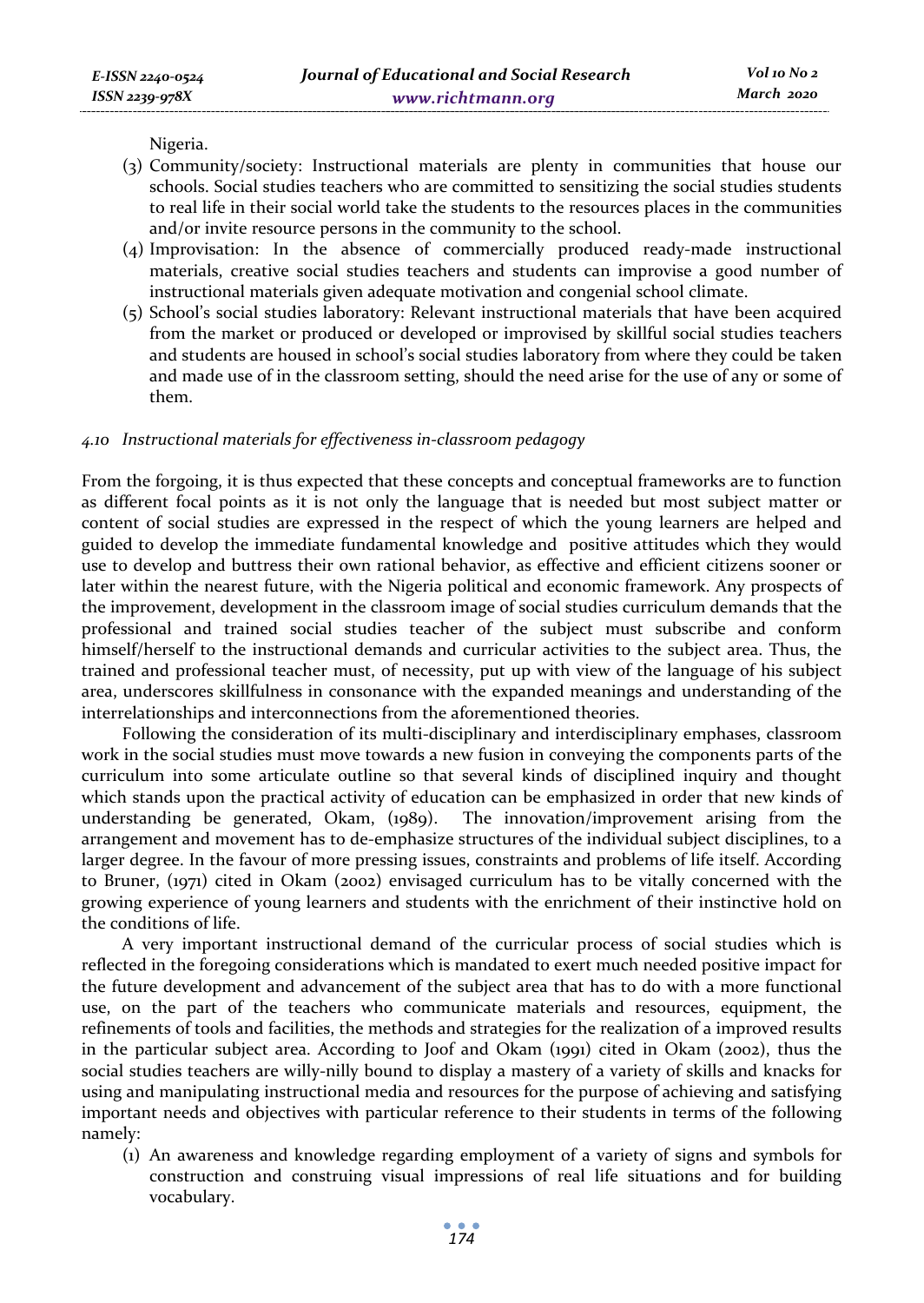(2) An acquisition of certain skills necessary for communicating ideas and vital information.

The place for a functional variety of instructional materials and resources for effectiveness and better achievement of classroom operation in social studies cannot be exhaustive. These media equipments constitute vital features of our classroom and are essentially designed to ease and bring about effectiveness in communication between the teachers and the learners. The chalk board could be used to build elements of processes and explanations classroom wise which may eventually make the learner to concentrate on the main points involved in order to arrive at the desired outcomes of learning activities.

Films are useful in the provision of visual impressions of the realities behind the role of a variety of symbols and are therefore designed to assist learners in building a requisite vocabularies which will enable them establish appreciation, rhythms and relationships amongst diverse phenomena. According to Ikwumelu (1988), social studies teachers can use films and filmstrips for satisfying the following needs with particular reference to their pupils, namely:

- (1) Communicating information
- (2) Changing attitudes
- (3) Developing skills
- (4) Whetting interest and raising problems

In conclusion from the forgoing, the purpose of making the visual components of textbooks functional is in a bid to attain the desired aims of social studies in classroom pedagogy. The teachers must not only seek or call the attention of the students or learners but rather seek to help the students to develop and practice skills which are of high necessity in terms of reading and interpreting them.

The work above with the social relevance of the philosophy of social studies education has been able to x-ray the instructional materials and resources that are of direct relevance to the social studies interactive process in Nigerian schools at this stage of our development.

Social studies instructional materials and resources such as human and non-human resources are abound in and around the community in which our schools are situated. The social studies teachers should tap these available resources to their maximum advantage in the teaching and learning process.

The dependence on the high level of technology material such as television and radios for social studies instructional effectiveness in Nigeria at this point of our development metamorphosis is not only unrealistic, it will impede the proper institutionalization of social studies education.

#### **5. Recommendations**

It is imperative to realize that the process of teaching and learning for effectiveness in the classroom settings depends widely on the teacher, who is seen as the driver of the vehicle called classroom. The teachers' behaviours, attitudes are prerequisites to enhancing and impacting into the lives of the students either positively or negatively. Some of the behaviours and attitudes are thus;

- 1) The teacher must exhibit attitude and conducts which reflects attitude to work, commitment to a given task, cordiality in relationship with students, colleagues, such that these attitudes and behaviours serves as a mirror to the students which use in assessing the teacher, which the students emulates.
- 2) The teacher should ensure that the social studies concepts should focus on values of education. Effective learning derived from social studies teachings brings about acceptable behavioural conduct application.
- 3) The teacher ought to have a perfect hold; control of the classroom by organizing lessons, actively engaging of the learning and the instruction should be rewarding learning experiences.
- 4) The teacher's use of divergent instructional materials will provide the learners with an opportunity of multiple learning experiences which will arouse their interest in the